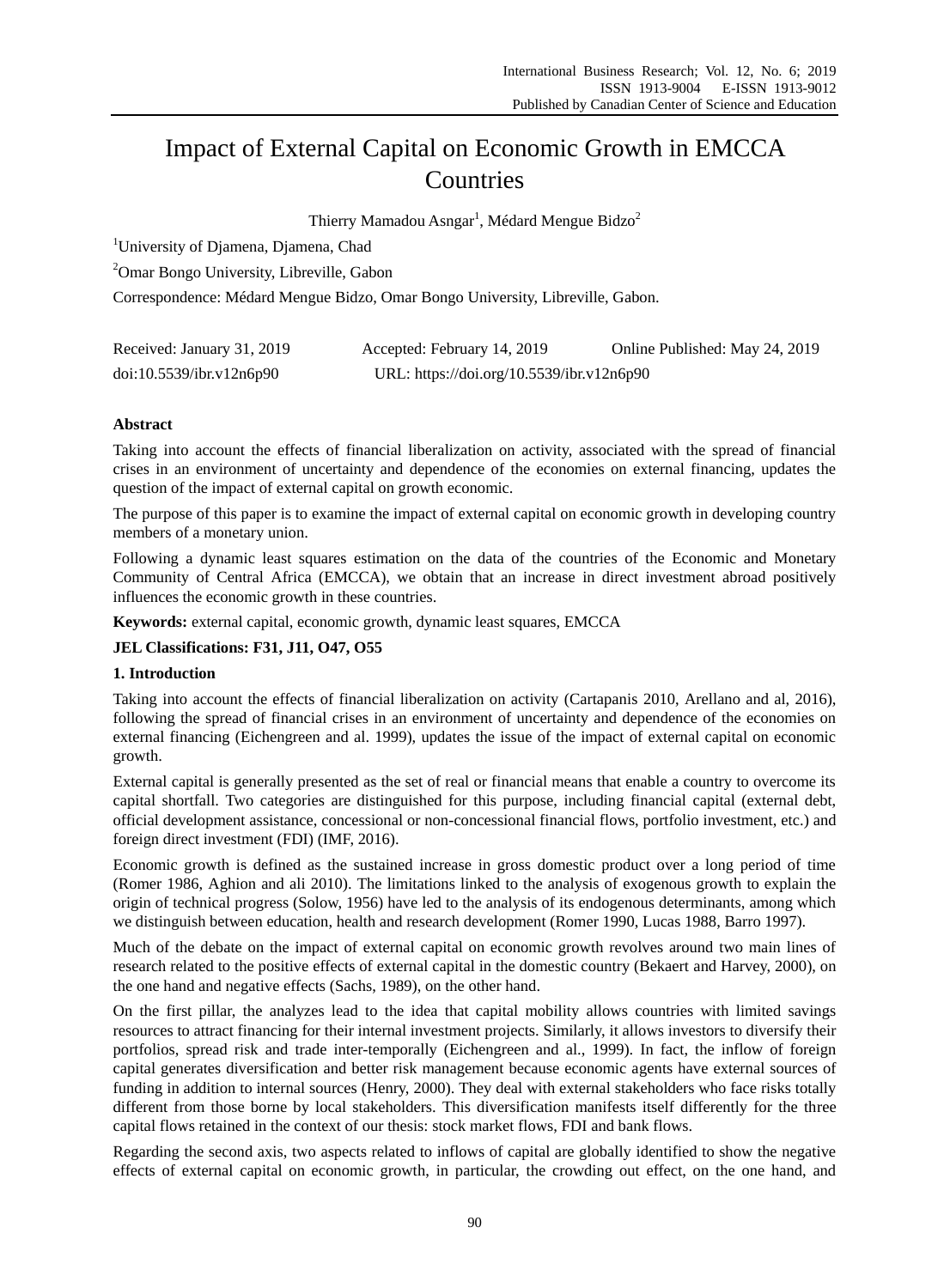financial instability, on the other hand.

Indeed, capital flows can cause a drop in domestic investment (crowding out effect). They will replace domestic investment when it is oriented towards a sector where there are a large number of domestic firms; this is despite the fact that it is conceivable that such an entry by multinational firms may lead to an increase in domestic investment to cope with foreign competition (Agosin and al, 2000). The main explanation is that foreign firms outpace local firms in technology. Foreign investment will therefore "drive out" the investment of local firms and even cause bankruptcy rather than an increase in their investment.

Moreover, one of the arguments generally advanced against the entry of foreign investors into a given market is its ability to disrupt the stability of financial markets, which negatively affects economic growth (Stiglitz, 2000; Arestis and al. 2005).

This literature focuses mainly on developed countries. Indeed, very few studies to our knowledge about the relationship between economic growth and external capital are devoted to developing countries.

Revisiting seminal work, we would like to examine the relationship between economic growth and external capital in developing countries participating in a monetary union. Indeed, the low attractiveness of external capital for developing countries because of the high country risk in most of them, on the one hand and the restrictions on the freedom of capital movements imposed by the monetary union (Mundell, 1960), on the other hand, particularly motivate the analysis of the relationship between economic growth and external capital in the context of developing countries that are members of a monetary union. The aim is to identify the elements that could hinder the expected positive impact of external capital on economic activity in countries seeking economic and financial emergence.

This paper proposes to analyze the impact of external capital on economic growth, taking as a field of investigation the member countries of the Economic and Monetary Community of Central Africa (EMCCA). There are two reasons for this:

1) the member countries of the EMCCA zone are all in the process of development. They thus need a large influx of external capital to finance investments and thus to catch up with the economic and financial emergence.

2) this is an environment of great uncertainty marked by macroeconomic volatility due to external shocks with a particularly high country risk.

In this respect, we organize our study in two parts. The first part presents the model of analysis of the impact of external capital on growth (I). The second part proceeds to the empirical highlighting of this hypothesis (II).

# **2. Analysis model of the impact of external capital on growth**

In this part, it is a question of specifying the model while presenting the variables, on the one hand, and to present the method of estimation.

#### *2.1 The Analytical Framework*

The analytical framework is based on the specified model for estimation purposes, on the one hand, and stylized facts, on the other hand.

#### **a. Specification of the model for estimation purposes**

We rely on the endogenous growth studies of Romer (1986), Barro (1997) and Aghion et ali (2010). Such a framework has the particularity of analyzing the determinants of economic growth from the angle of the New Keynesian Economy (NKE). It therefore takes into account the imperfection of markets (lack of coordination and information asymmetry) in the analysis of the factors at the root of economic growth.

The functional form of the model is as follows:

GDP= f(kfin, fdi, kh,kf) with GDP, gross domestic product kfin, portfolio investment flows fdi, flows of foreign direct investment kh, the human capital kf, physical capital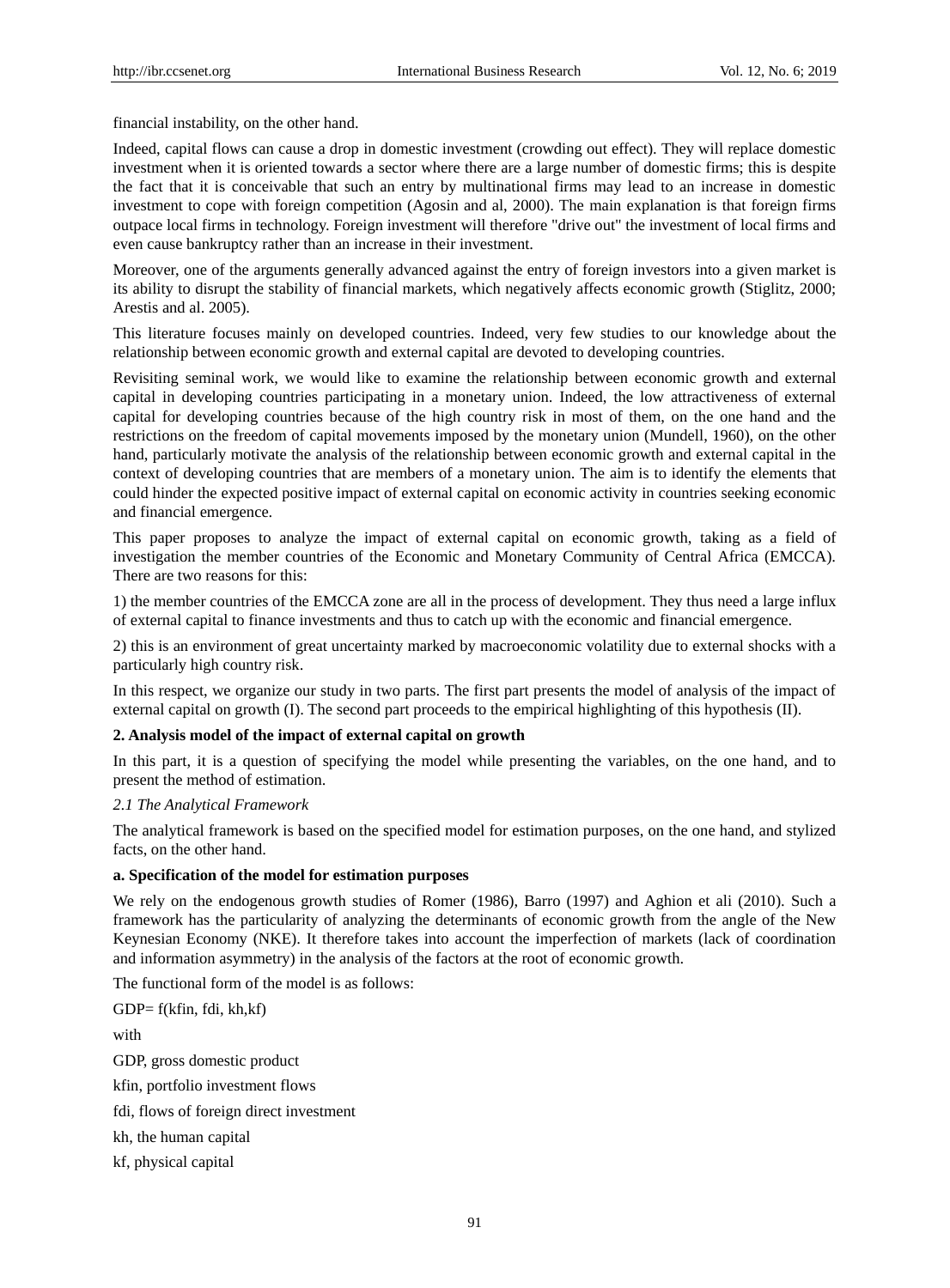The model for estimation purposes takes the following form:

$$
GDP_{it} = \beta_0 + \beta_1 kf_{it} + \beta_2 fdi_{it} + \beta_3 kh_{it} + \beta_4 kf_{it} + \varepsilon_{it}
$$
\n
$$
\tag{1}
$$

with,

GDPit, the country's GDP i at period t;

kfinit, the inflow of financial capital from country i to period t;

fdiit, the ideas of country i at period t;

khit, human capital, from country i to period t;

kfit, the physical capital of country i at period t;

 $\varepsilon_{it}$ , the error term, independent and identically distributed.

 $\beta_1$ ,  $\beta_2$ ,  $\beta_3$ , and  $\beta_4$  being the respective coefficients of portfolio investment flows (ip), foreign direct investment flows (fdi), human capital (kh) and physical capital (kf).

The model assumes that external capital impacts economic growth in the EMCCA countries.

The variable "GDP" refers to the annual growth rate of gross domestic product. GDP is the sum of gross value added generated by the productive sectors. It measures the production efforts of the economy. Its year-over-year change reflects the rate of economic growth.

The variable "kfin", that is, inflows of financial capital. Its purpose is to show the impact of foreign financial capital on the economic growth of the EMCCA countries. It presents the first variable of interest of our study. Such a variable will have as proxy the concessional financial flows.

The variable "FDI" refers to the inflow of foreign direct investment. This variable expresses all the FDI flows recorded each year in the area as a percentage of GDP. It represents the second variable of interest in our study.

The variable "kh" refers to human capital. Because of the very large content and the difficulties in expressing human capital, we prefer proxy public sector health expenditure (as a percentage of gdp) according to endogenous growth theories (Weil, 2007, Aghion and al, 2010).

Finally, for the variable "kf", we used gross fixed capital formation as a percentage of GDP. It consists of all expenditures relating to the fixed capital of the economy, net changes in inventories and acquisitions net of value. It consists of all the fixed capital expenditure of the economy.

Fixed capital consists of land development (fence, canalization, ditch, etc.), purchase of plant, equipment and machinery; and the construction of roads, rails and others such as schools, offices, hospitals, private residential housing, and commercial and industrial buildings. Inventories are inventories of goods held by firms to cope with unexpected fluctuations in production or sales and outstanding inventories.

## **b. Analysis by the stylized fact**

The aim is to make a graphical analysis of the variables of the model, more specifically, the analysis of the relationship between economic growth and external capital (financial capital and FDI) in the four (4) countries of the sample considered.

The data used come from the World Bank database (2016) for all variables in the model. The preferred study period is 1995-2015 due to the lack of data over a broader period of the proxy variable of human capital. However, it should be noted that we consider a sample of four (4) EMCCA member countries (Cameroon, Gabon, Congo and Chad) due to the unavailability of data on concessional financial flows over the preferred period in terms of Equatorial Guinea and the Central African Republic.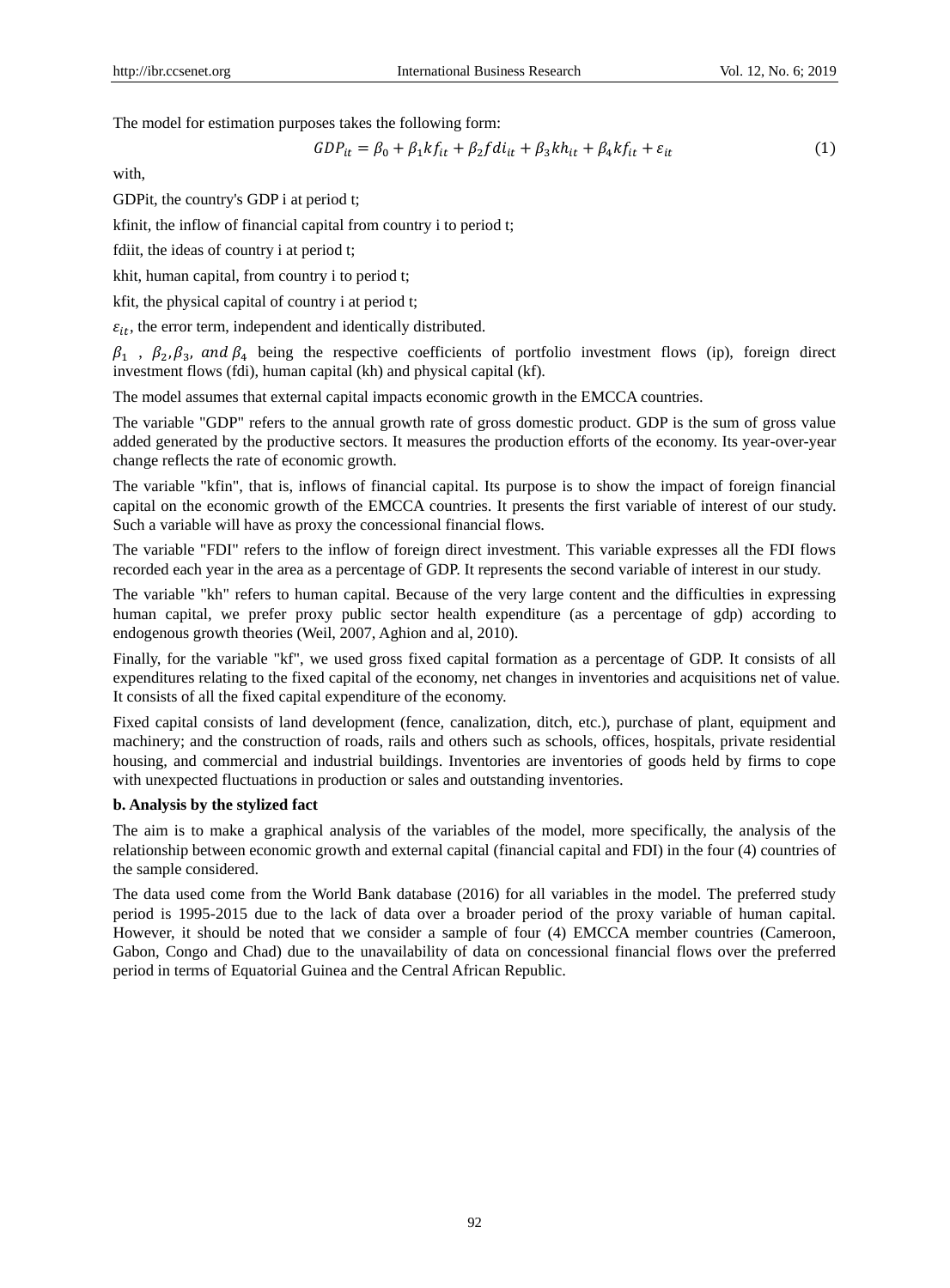

The analysis of the graphs shows that economic growth is moving in the same direction as foreign direct investment, which suggests a positive correlation between the two phenomena. On the other hand, we observe that financial capital is weakly correlated with economic growth in the case of Cameroon, Congo and Chad, and slightly correlated with Gabon.

Such an observation already shows us that foreign direct investment has an influence on the evolution of the growth rate of the gross domestic product in EMCCA zone unlike financial capital. This could be explained by the fact that financial integration in the area is still in an embryonic state, which makes it difficult for international transmission of financial capital to the area.

## *2.2 Estimation Method*

The chosen estimator is the dynamic ordinary least squares (DOLS). It is a relevant estimator in the static panel modeling proposed by Kao and Chang (1998). Such an estimator finds its basis in the estimator of Stock and Watson (1993) for the case of time series.

Preliminary tests focus on stationarity tests to detect or not the presence of a unit root in the series of variables. Such tests avoid spurious regressions, as noted by Granger and al (1974) and Phillips (1986). The preferred test for this purpose is the Levin-Lin-Chu test, which is more suited to panel modeling (Hurlin and al, 2006).

Table 1 above presents the results from Appendix 1 of this test.

|             | t-stat   | Prob  | Order of integration |  |
|-------------|----------|-------|----------------------|--|
| gdp<br>kfin | $-8.878$ | 0.000 | $I(1)^*$             |  |
|             | $-7.939$ | 0.000 | I(1)                 |  |
| fdi         | $-7.258$ | 0.000 | I(1)                 |  |
| kh          | $-7.920$ | 0.000 | I(1)                 |  |
| kf          | $-8.896$ | 0.000 | I (1                 |  |
|             |          |       |                      |  |

Table 1. Unit root test of Levin-Lin-Chu

\* means that the variables are integrated order 1

Source: Author from the software eviews 9

The results of the stationarity tests are conclusive. Indeed, Table 1 shows that all the variables of the model are stationary in first difference.

The results obtained previously allow us to verify the existence of a long-term relationship between the variables of the model. For this, the test of Pedroni (1999) is appropriate. Thus, in the light of the results obtained, Appendix 1 shows that there is at least one cointegration relationship between the endogenous variable and the exogenous variables, thus justifying the use of the dynamic least squares technique for estimating the model.

#### **3. Estimation Results and Their Analysis**

We first perform the econometric estimation of our hypothesis that external capital impacts economic growth. We then proceed to the analysis of the results.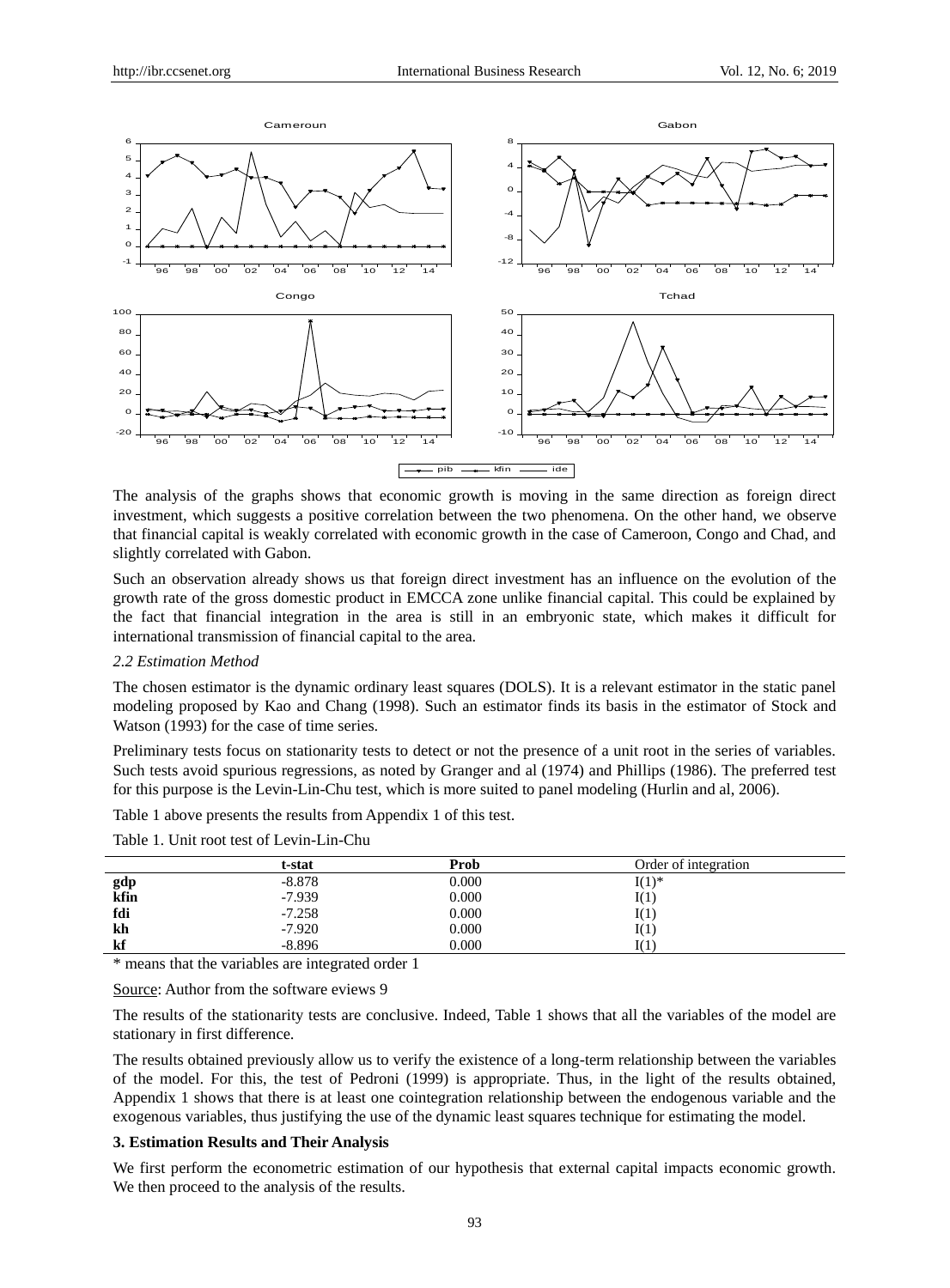## *3.1 Results of the Overall Model Estimate*

The results of the estimation of the relationship between economic growth and external capital are given in Table 2 below.

|                   | coefficients | t-stat | prob  |
|-------------------|--------------|--------|-------|
| kfin              | 0.021        | 0.268  | 0.792 |
| fdi               | 0.230        | 3.042  | 0.008 |
| kh                | 0.344        | 0.567  | 0.578 |
| kf                | 0.103        | .390   | 0.184 |
| $R^2$<br>$= 0.98$ |              |        |       |

Source: Author from the software eviews 9

The main statistical tests (appendix 2) support the specification of our model using the dynamic least squares method.

It also appears that only foreign direct investment flows have a significant impact on economic growth in the EMCCA countries. Indeed, a large influx of foreign capital positively and significantly impacts economic growth in EMCCA by around 23%. On the other hand, neither portfolio investment flows, nor human capital, nor physical capital affect economic growth. Such a result should lead to a reorientation of public policies within the EMCCA zone by favoring medium and long-term capital movements in the sources of financing economic growth.

Most disturbing in the results is the low contribution of human capital to wealth creation, which suggests that the zone's learning system is inappropriate in view of the real concerns of the EMCCA economies.

## *3.2 The Main Lessons*

Two main lessons emerge from the estimation results.

## **1) The reform of the debt a means of intensifying the capital flows in zone EMCCA**

These reforms should focus primarily on the public debt policy of the countries of the zone in terms of over-indebtedness characterize them.

It is a question of putting in place a policy of reduction of the external debt of the countries of the zone, because the over-indebtedness is analogous to the situation of an insolvent company not protected by the laws of the bankruptcy. In this case, the creditors take antagonistic actions to use the remaining value of the assets, prejudicial to the survival of the company.

In such a configuration, the debt service acts as a disincentive production tax for our countries because all of its economies have reached the optimal debt threshold for which any marginal debt supplement leads to a significant reduction in debt. The investment justifying their inability to meet debt repayment commitments, and always turn to international financial institutions.

In addition, this situation leads investors to expect an increase in current and future taxes to allow the necessary transfer of resources abroad. The anticipated reduction in the after-tax return on private investment and the use of a growing share of domestic savings for debt service purposes has the effect of crowding out domestic investment and thus discouraging investment foreign.

These effects can also motivate the flight of capital, as homeowners seek to protect the value of their assets by taking advantage of more attractive investment opportunities abroad.

Reforms must consist of implementing an endogenous incentive system to attract capital by reducing the level of debt. This same idea was developed by Krugman (1988), who shows that by increasing the incentive for an over-indebted country to undertake economic reforms, creditors will be able to see the value of their claims in the secondary market improve because the debtor's repayment will have increased.

It is thus possible to say that beyond a certain level, the accumulation of external debts discourages investment and slows down growth.

## **2) The reduction of uncertainty, a factor of attractiveness of foreign capital in situation of capital liberalization in the EMCCA**

The uncertainty concerns in particular the macroeconomic and financial instability that limits the scope of the effects of external capital in the EMCCA zone. As a result, the abundance of external flows resulting from the liberalization of the stock markets degrades the autonomy of domestic policies and forces the monetary authorities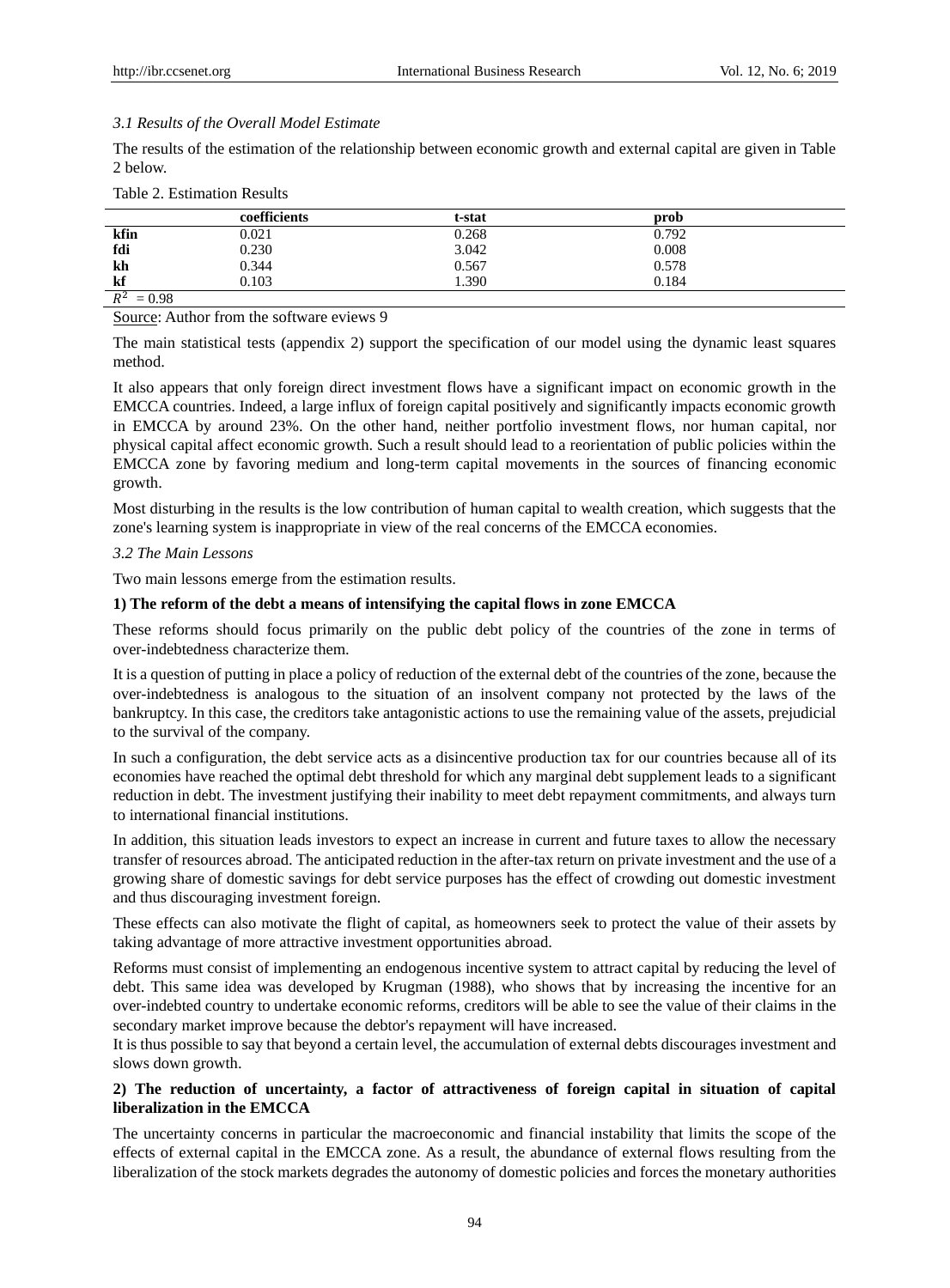to maintain high interest rates to support the confidence of foreign investors. In addition, liberalization can lead to a decline in the rate of return caused by increased capital flows. This is a significant argument for the negative effect on economic growth.

The liberalization of stock markets also attracts the presence of foreign financial institutions. These institutions will compete with domestic institutions with the risk of evicting them. As for bank flows, they are also concerned by the stability problem. Foreign banks are able to reduce the credit stability of domestic banks as a whole by facilitating capital flight in times of crisis, and by increasing the risk of regional contagion as well as shocks that may occur in countries of origin foreign banks.

Indeed, foreign banks especially Western, have reduced their credit offers in EMCCA area following the financial crisis of 2008. In this case, the supply of credit does not depend on the characteristics of the economy of the host country but those of the countries of origin. Thus, the entry of foreign banks, makes the supply of credit vulnerable to both internal and external conditions (a double vulnerability). This situation is highly dependent on the uncertainty prevailing in this area.

#### **4. Conclusion**

This study, which analyzes the impact of external capital on economic growth, has shown that capital efficiency depends on the macroeconomic environment, including the debt ratio. Thus, in a configuration where the public debt raised the holders of capital are not encouraged to invest, so there is a negative effect on economic growth.

The results show that FDI has a significance impact, unlike other forms of capital, which suggests that it is useful to define an optimal level of public debt that makes external capital attractive.

#### **References**

- Aghion, F., Howitt, P., & Martin, F. (2010). The benefit of health: A contribution of the theories of endogenous growth. *OFCE Review, 112.*
- Agosin, M., & Mayer, R. (2000). Foreign Direct Investment in Developing Countries: Does it Crowd in Domestic Investment? *UNCTAD Discussion Paper, 2,* 146.
- Arellano, M. et al. (2016). "Nonlinear Panel Data Methods for Dynamic Heterogeneous Agent Models. *Annual Review of Economics.*
- Arestis, P., Demetriades, P. O., & Luintel, K. B. (2001). Financial Development and Economic Growth: The Role of Stock Markets. *Journal of Money, Credit and Banking, Ohio State University Press, 33*(1), 16-41. https://doi.org/10.2307/2673870
- Barro R. J. (1990). Government Spending in a Simple Model of Endogenous Growth. *Journal of Political Economy, 98*(5), S103-S125. https://doi.org/10.1086/261726
- Bekaert, G., & Harvey, C. R. (2000). Foreign Speculators and Emerging Equity Markets. *Journal of Finance, 55*(2), 565-613. https://doi.org/10.1111/0022-1082.00220
- Cartapanis, A. (2010). "Economists and the crisis", in The Circle of Economists, What are the economists for? paris, puf-descartes.
- Eichengreen, B. al. (1999). Liberalization of Capital Movements: Analytical Aspects. *Economic Issues, 17,*  International Monetary Fund.
- Granger, C. W. J., & Newbold, P. (1974). Spurious regressions in econometrics. *Journal of Econometrics, 2,*  111-120. https://doi.org/10.1016/0304-4076(74)90034-7
- Henry, P. B. (2000b). Do Stock Market Liberalizations Cause Investment Booms? *Journal of Financial Economics, 58*(1-2), 301-334. https://doi.org/10.1016/S0304-405X(00)00073-8
- Hurlin, C., & Mignon, V. (2006). A synthesis of cointegration tests on panel data, halshs-00070887.
- IMF (2016). Regional Economic Outlook, Sub-Saharan Africa.
- Kao, J., & Chiang, M. (1998). On the estimation and inference of a cointegrated regression in panel data. Center for policy research. https://doi.org/10.2139/ssrn.1807931
- Krugman P. (1988). Financing vs. forgiving a debt overhang. *Journal of Development Economics, 29,* 253-268. https://doi.org/10.1016/0304-3878(88)90044-2
- Lucas, R. (1988). On the Mechanics of Economic Development. *Journal of Monetary Economics, 22,* 3-42. https://doi.org/10.1016/0304-3932(88)90168-7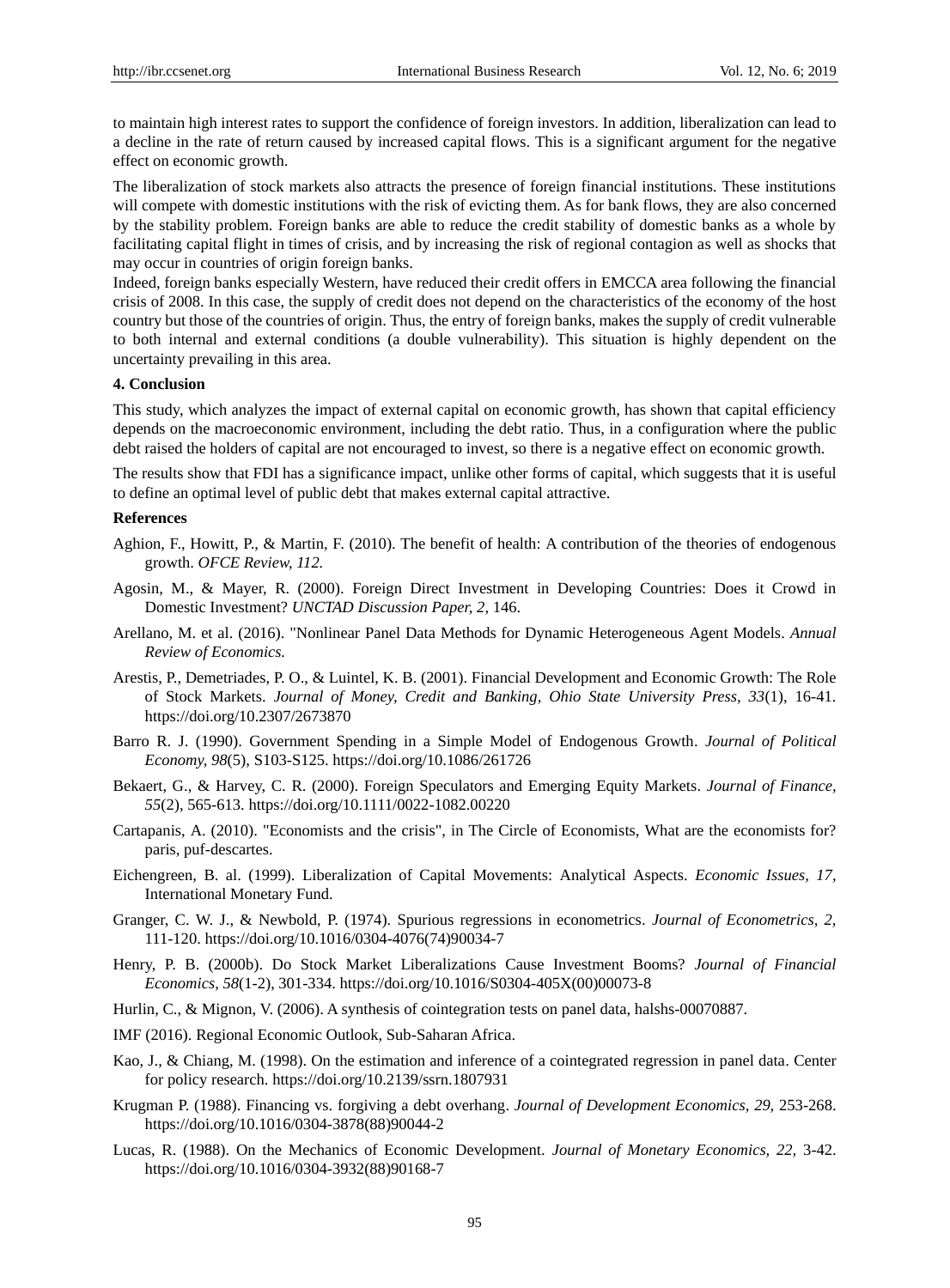- Mundell, R. (1960). The Monetary Dynamnics of International Adjustement under Fixed and Flexible Exchange Rates. *Quarterly Journal of Economics.* https://doi.org/10.2307/1884252
- Pedroni, P. (1999). Critical values for cointegration tests in heterogenous panels with multiple regressors. *Oxford Bulletin of Economics and Statistics, 61,* 653-670. https://doi.org/10.1111/1468-0084.61.s1.14
- Phillips, P. C. B. (1986). Understanding spurious regressions in econometrics. *Journal of Econometrics, Elsevier, 33*(3), 311-340, December. https://doi.org/10.1016/0304-4076(86)90001-1
- Romer, P. (1986). Increasing Return and Long Run Growth. *Journal of Political Economy, 94,* October, No. 5, 1002-1037. https://doi.org/10.1086/261420
- Romer, P. (1990). Endogenous Technological Change. *Journal of Political Economy, 95,* 71-102. https://doi.org/10.1086/261725
- Sachs, J. D. (1989). Developing Country Debt and the World Economy. National Bureau of Economic Research, The University of Chicago Press. https://doi.org/10.7208/chicago/9780226733234.001.0001
- Solow, R. M. (1956). A Contribution to the Theory of Economic Growth. *Quarterly Journal of Economics, 70,*  65-94. https://doi.org/10.2307/1884513
- Stiglitz, J. E. (2000). Capital Market Liberalization, Economic Growth, and Instability. *World Development, 28*(6), 1075-1086. https://doi.org/10.1016/S0305-750X(00)00006-1
- Stock, J., & M, Watson (1993). A simple estimator of cointegrating vectors in higher order integrated systems. *Econometrica, 61.* https://doi.org/10.2307/2951763
- Weil, D. (2007). Accounting for the Effect of Health on Economic Growth. *The Quarterly Journal of Economics, 122*(3), 126-1306. https://doi.org/10.1162/qjec.122.3.1265
- World Bank. (2016). World Development Indicator.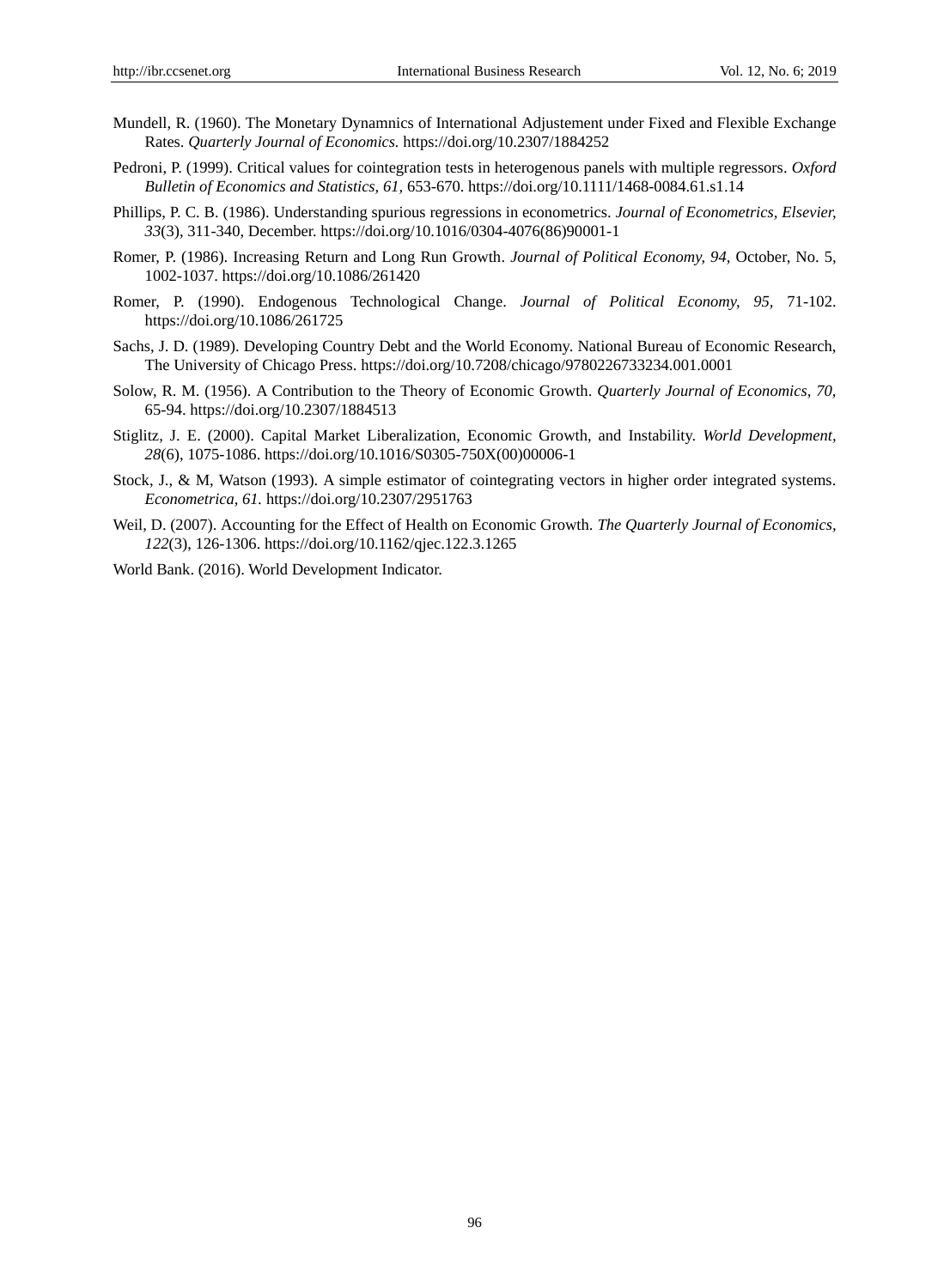## **Appendices**

Appendice 1. Pédroni cointegration test (1999)

Pedroni Residual Cointegration Test Series: PIB KFIN FDI KH KF<br>Date: 10/09/18 Time: 23:16 Date: 10/09/18 Sample: 1995 2015 Included observations: 84 Cross-sections included: 4 Null Hypothesis: No cointegration Trend assumption: No deterministic trend User-specified lag length: 1 Newey-West automatic bandwidth selection and Bartlett kernel

## Alternative hypothesis: common AR coefs. (within-dimension)

| 111011101101011, pointend, common . in cocio, <i>("ithin chinenolon)</i> |          |                  |        |  |  |  |
|--------------------------------------------------------------------------|----------|------------------|--------|--|--|--|
|                                                                          | Weighted |                  |        |  |  |  |
| Statistic                                                                | Prob.    | <b>Statistic</b> | Prob.  |  |  |  |
| $-1.934120$                                                              | 0.9735   | -2.737679        | 0.9969 |  |  |  |
| $-0.176114$                                                              | 0.4301   | $-1.603863$      | 0.0544 |  |  |  |
| $-2.854192$                                                              | 0.0022   | -4.485529        | 0.0000 |  |  |  |
| $-1.077248$                                                              | 0.1407   | 1.342371         | 0.9103 |  |  |  |
|                                                                          |          |                  |        |  |  |  |

Alternative hypothesis: individual AR coefs. (between-dimension)

|                     | <b>Statistic</b> | Prob.  |
|---------------------|------------------|--------|
| Group rho-Statistic | $-0.062336$      | 0.4751 |
| Group PP-Statistic  | -4.782062        | 0.0000 |
| Group ADF-Statistic | $-0.806172$      | 0.2101 |

#### Cross section specific results

## Phillips-Peron results (non-parametric)

| Cross ID- | AR(1)    | Variance | HAC        | Bandwidth | Obs |
|-----------|----------|----------|------------|-----------|-----|
| .`ameroun | 0.042    | 4.18E-28 | $6.96E-28$ | 2.00      | 20  |
| Gabon     | 0.132    | 10.17496 | 7.535176   | 4.00      | 20  |
| Congo     | $-0.051$ | 6.908798 | 6.782645   | 1.00      | 20  |
| Tchad     | $-0.211$ | 2.49E-28 | .58E-28    | 19.00     | 20  |

## Augmented Dickey-Fuller results (parametric)

| Cross ID | AR(1)    | Variance | Lag | Max lag                                               | Obs |
|----------|----------|----------|-----|-------------------------------------------------------|-----|
| Cameroun | 0.554    | 2.14E-28 |     | $\hspace{0.05cm} - \hspace{0.05cm} - \hspace{0.05cm}$ | 19  |
| Gabon    | $-0.073$ | 9.951431 |     | $- -$                                                 | 19  |
| Congo    | $-0.010$ | 7.139830 |     | $- -$                                                 | 19  |
| Tchad    | $-0.645$ | 2.26E-28 |     | $-$                                                   | 19  |
|          |          |          |     |                                                       |     |